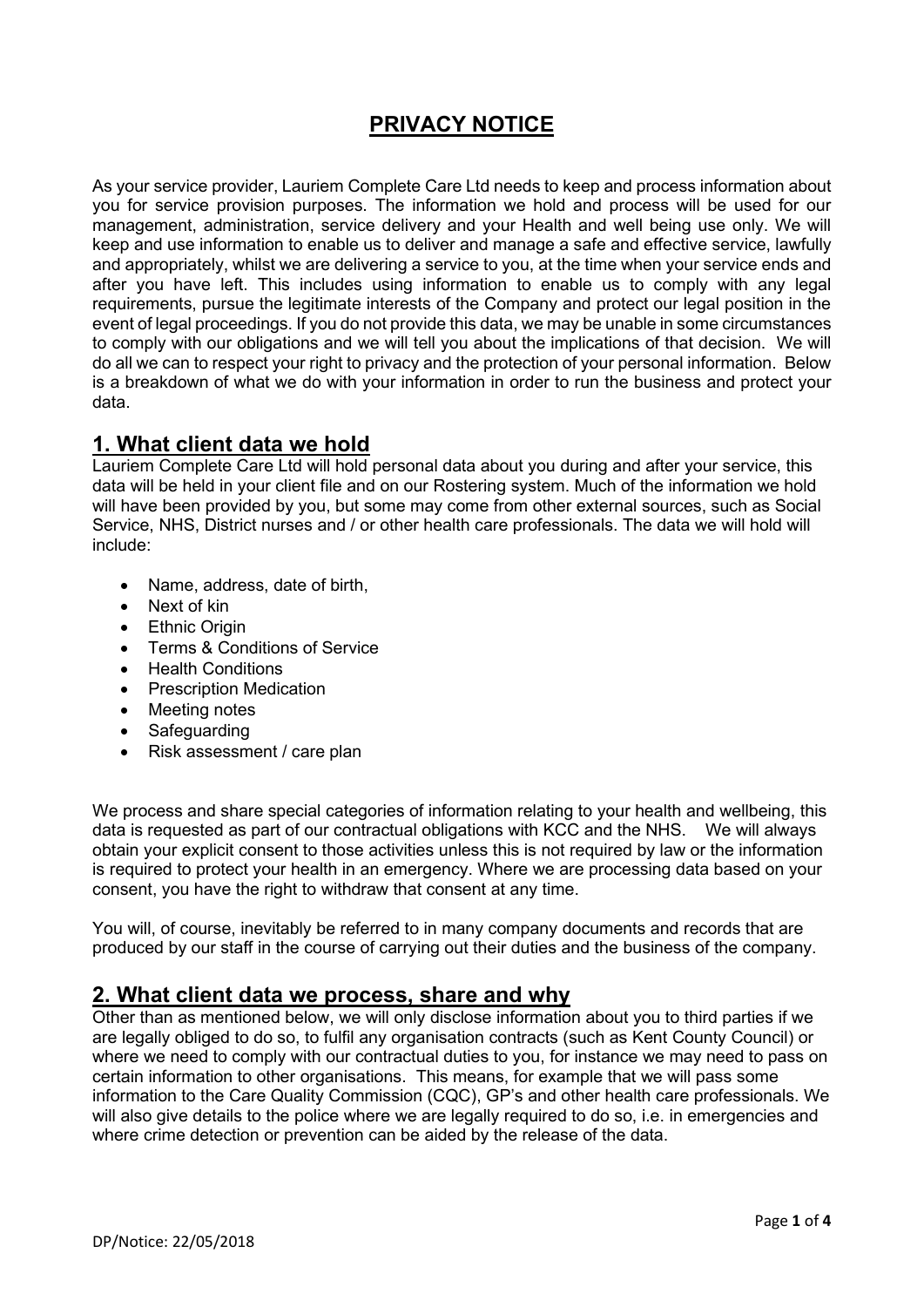Your data will be used:

- Kent County Council contract agreements
- Care Quality Commission (CQC) requirements
- Health and Wellbeing
- Service Provision

The sharing of your data as specified above is necessary for the purposes of legitimate interests pursued by the organisation or third party and / or we are under a contractual obligation to provide this information. All data will be held securely and in accordance with the Data Protection Act 1998 (DPA) and the General Data Protection Regulations (GDPR). All data that we process is at its minimal and relevant. No excessive or unnecessary data is allowed to be processed without your consent or other lawful reason.

## **3. Who will have access to my data & how will it be stored**

Your basic personal details are accessible to office staff via our rostering system (name, address, email, next of kin and telephone number), all other data including sensitive data, for exampledetails relating to any health & disability documentation is only accessible by Human Resources and the Senior Management Team. All personal data is held in your client file, your file is kept in a locked filing cabinet in a secured room that is only accessible to Managers.

All electronic information held about you has restricted access and / or is password protected, again this is only accessible by Lauriem Complete Cares' staff. Once clients have left our service their basic details will remain on our IT system for reference purposes. All other information will be stored securely onsite or sent to our offsite secure storage holding facility in the UK and stored for the specified period as laid out in the table below (Appendix 1). The Company follows the retention periods recommended by the Information Commissioners Office. You should therefore treat the following as guidelines for retention times in the absence of a specific business case supporting a longer period.

| Data                                      | <b>Duration</b>                        |
|-------------------------------------------|----------------------------------------|
| Purchase order                            | 3 years following cessation of service |
| <b>Risk Assessment / Care Plan</b>        | 3 years following cessation of service |
| Safeguarding                              | 3 years following cessation of service |
| Complaints                                | 3 years following cessation of service |
| <b>NOK Details</b>                        | 3 years following cessation of service |
| Health Care Professionals contact details | 3 years following cessation of service |
| <b>Health Conditions</b>                  | 3 years following cessation of service |
| Visit Record Books / MAR Charts           | 3 years following cessation of service |

*Appendix 1.*

Once that period has passed, the information will be confidentially and securely disposed of. Access to this facility is by Senior Management only. No personal data will be transferred outside the EEA without your written consent. We will not release data to anyone who is unauthorised. If you wish for your data to be released in such circumstances you must give consent to this. This means that we will not release data to banks, friends, relatives, etc. without your agreement. If you wish us to provide information to someone such as a bank you should contact us to give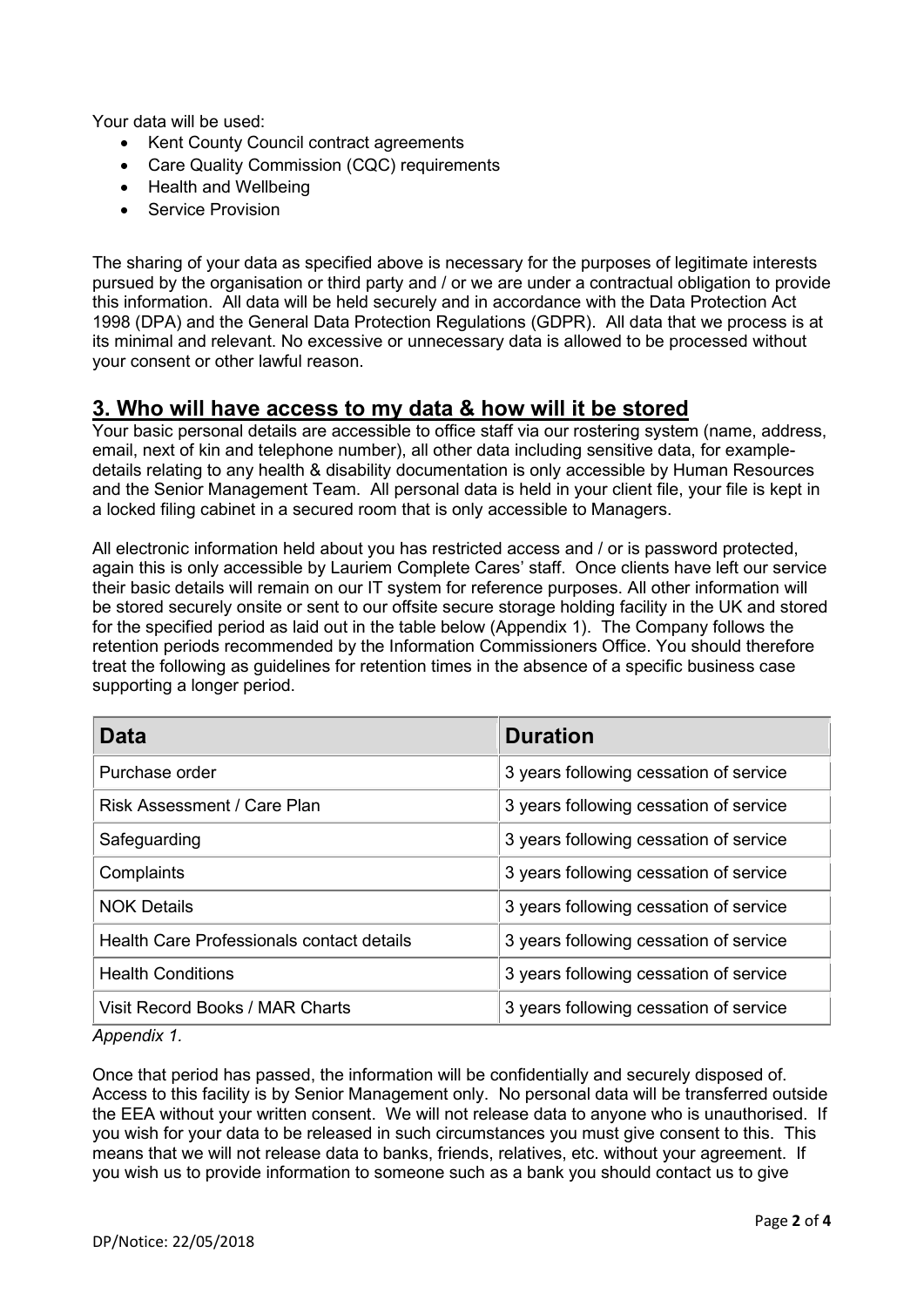consent, either directly or through a third party requesting the data, or you should ensure that you pass the third-party request to us yourself.

# **4. Who to contact should you need to amend / update your data**

If you need to update your personal data please contact the area coordinator with your new details. It is your responsibility to inform us if data we hold about you requires updating. You must notify us immediately if your personal data changes, for example, your address. We will however, provide periodic opportunities for you to update your data through staff meetings and via the annual update your personal details form.

## **5. How can you access your data**

Under the General Data Protection Regulation (GDPR) and The Data Protection Act 2018 (DPA) you have a number of rights with regard to your personal data. You have the right to request from us access to and rectification or erasure of your personal data, the right to restrict processing, object to processing as well as in certain circumstances the right to data portability. If you have provided consent for the processing of your data you have the right (in certain circumstances) to withdraw that consent at any time which will not affect the lawfulness of the processing before your consent was withdrawn. All requests should be made in writing to the Registered Manager

## **6. What can you do if you have any objections**

You are entitled to raise an objection where the processing of data we hold about you is likely to cause damage or distress (subject to provisions contained in the Data Protection Act 1998) or if you have any objections to the data processing procedures we have in place, all objections will be logged showing the appropriate action that was taken in response to the objection, for example. such as the deletion of data. All requests should be made in writing to the Registered Manager outlining your objections.

# **7. Security and Responsibilities**

We shall both, at all times comply with the General Data Protection Regulations with regard to the provision of your service and thereafter, within this agreement and shall under no circumstances make the other party in breach of these laws, rules or regulations.

- a) No personal information regarding a Service User or employee shall be carried in person without written prior authorisation from the named person and Senior Management.
- b) All electronic devices holding personal data, for example laptops, tablets and Lauriem's mobile phone App are to be locked at all times when not in use.
- c) The sharing of information is prohibited without written consent.
- d) No personal data is to be moved from its original source without specific consent from a member of the Senior Management Team (i.e. visit record books, SU files, MAR)
- e) No Service Users, their families or employee's personal details including telephone numbers are to be held on any personal electrical device (i.e. mobile phone, tablet, laptops) without their consent and Senior Managements authorisation.
- f) No written personal details about a Service User, their family or an employee is to be held i.e. telephone numbers, addresses, key safes, email addresses, without their consent and Senior Managements authorisation.

All new staff are encouraged to read the policies on data protection and on confidentiality as part of their induction process. Existing staff will be offered training to National Training Organisation standards covering basic information about confidentiality, data protection and access to records. Training in the correct method for entering information in service users' records is given to all care staff.